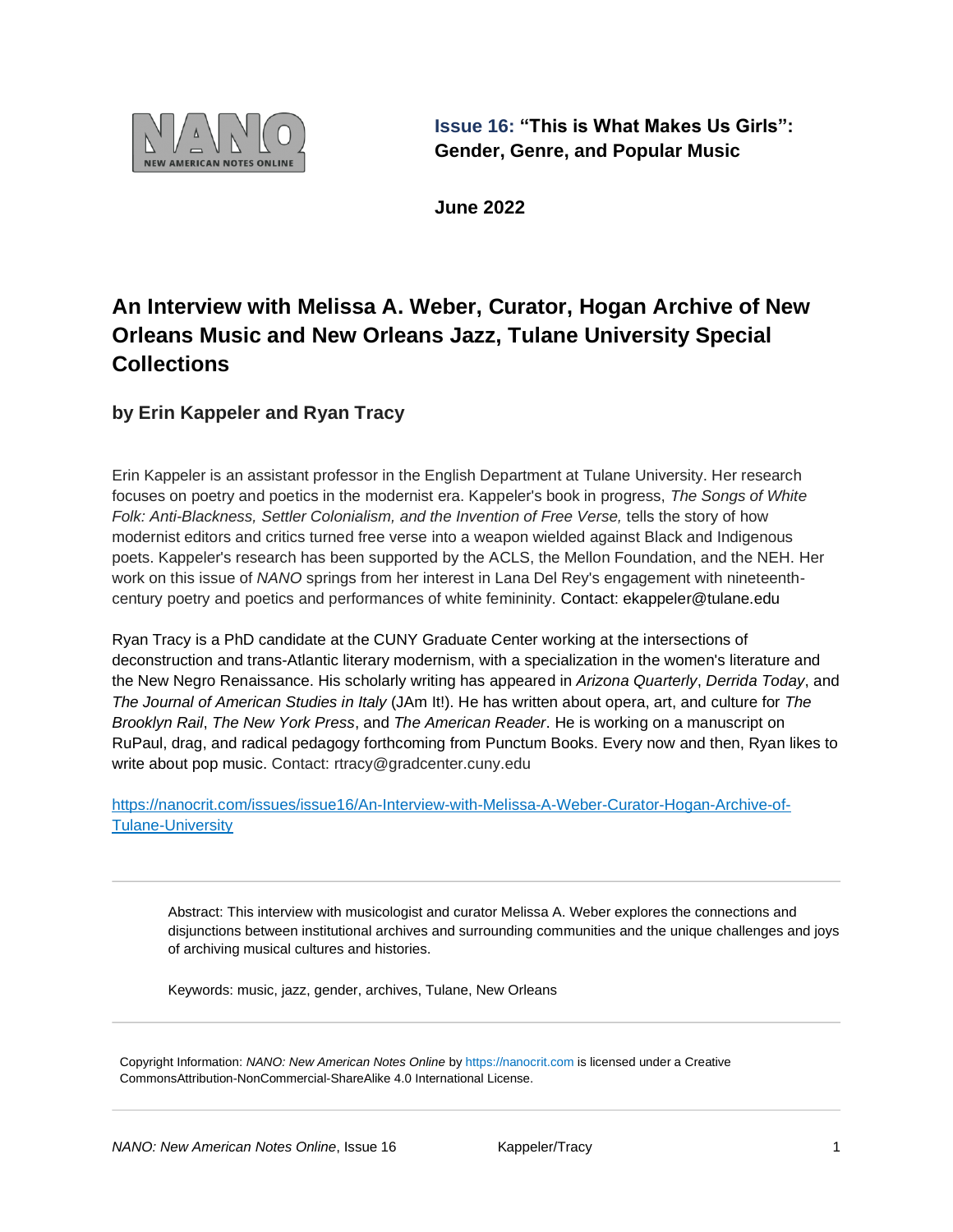**Melissa A. Weber** is curator of the Hogan Archive of New Orleans Music and New Orleans Jazz, a division of Tulane University Special Collections. The Hogan Archive supports the research of New Orleans music and culture of the late 19th and 20th centuries forward. Its archival collections, which include papers, oral histories, photographs, ephemera, sound recordings, and audiovisual materials, highlight the origins and contemporary legacy of jazz, gospel, blues, rhythm and blues, and additional styles which provide the foundation for popular music culture in the United States. Contact: mweber3@tulane.edu

<https://library.tulane.edu/tusc>

**• • •**

**Introduction:** In 2019, Melissa A. Weber was named curator of the Hogan Archive of New Orleans Music and New Orleans Jazz at Tulane University Special Collections, a renowned repository of music history. Weber has an encyclopedic knowledge of New Orleans music– which, as she explains, forms the core of all contemporary American music. We took this opportunity to speak with Weber about the connections and disjunctions between institutional archives and surrounding communities and the unique challenges and joys of archiving musical cultures and histories.

**• • •**

**Erin Kappeler (EK):** It was recently announced that the Hogan Jazz Archive has a new name and a new mission. It is now the Hogan Archive of New Orleans Music and New Orleans Jazz, and has an expanded scope to include late-20th-century and 21st-century music. How do you think this change is going to affect how researchers and community members think about music in New Orleans? Do you think the expanded scope will allow for more thinking about how gender and genre shape each other?

**Melissa Weber (MW):** The renaming and rebranding is certainly expansive, and I counter that the new title is actually more accurate and responsible than being entirely new. The name now reflects and publicly acknowledges so many collections that currently are part of the Hogan Archive, while proactively representing anticipated collections, as well as interest in those collections. Simply put, our collections already tell stories of New Orleans-based music culture and music making around rhythm and blues, early rock & roll, brass bands, gospel, even the music of Mardi Gras Indians (also recently referred to by many as Black Masking Indians). While everything derives from blues and jazz, it is my preference not to slot everyone under a moniker of "jazz," because that would be inaccurate. Even when it comes to New Orleans jazz, our current collections heavily feature materials representing traditional jazz of the early-20th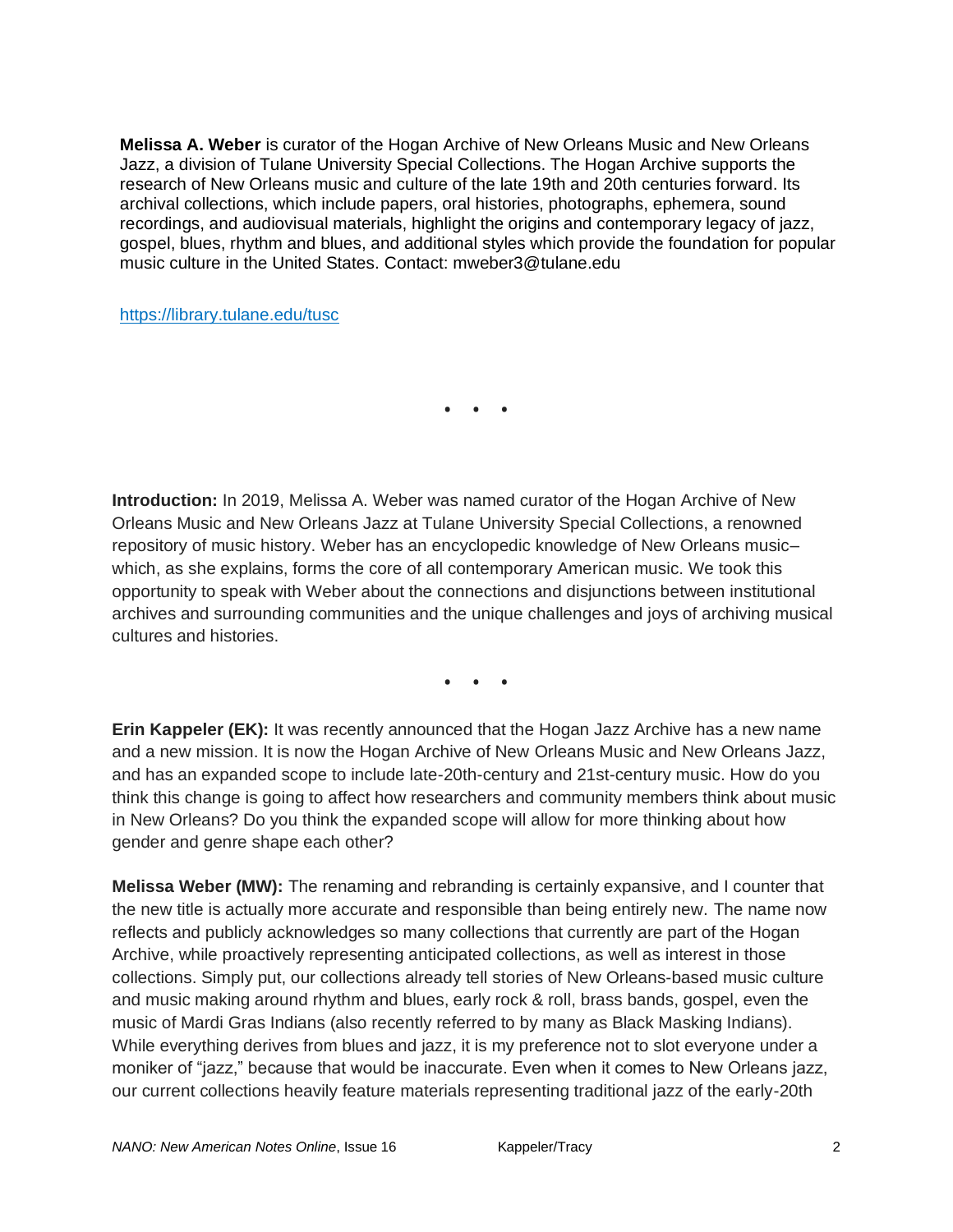century and mid-20th century. When it comes to materials and stories of the late-20th century, moving from 1970 forward, there are many gaps—especially when it comes to contemporary jazz, funk, hip hop, or other genres and cultures. The expanded scope ensures that we have an accountable collection development policy that represents the depth and breadth of our music and our community.

If this change in our name and public-facing policy results in anything, it's going to open up the possibilities for who feels welcome to interface with the collections, and for who can now find empowerment in seeing themselves in the collections. It is my personal hope that it goes even farther than that, and starts conversations among individuals and families who may have never utilized or encountered an archives repository in their lives, making them aware of what archives are and why they should archive their own stories and lives. Black people in New Orleans remain the majority, according to census numbers, and continue to shape culture. But most of our collections currently and disproportionately are of and from white people. This tells me that the word has not gotten out about the power of archives to Black people and other people of color. Our stories and our perspective in those stories is important, and it's important to start with the conversation of what archives are, and then we can move to why and how someone would benefit from utilizing them.

And as far as thinking about music in New Orleans, it's imperative to understand that New Orleans is not a periphery music scene. The foundation of popular music in the United States comes from New Orleans music characteristics and innovations, whether it's the concept of call and response and crowd participation, to vocalizations of bending notes and popularizing scatting, to an emphasis on polyphonic rhythms—everything emerges from this place. So the new, full Hogan Archive title expresses this. It gives form to who we are, and also nods to the fact that more work needs to be done and will be done to share the complete stories of the totality of New Orleans music.

Gender is also a necessary part of this conversation, and is a reminder not only to researchers but also to archival professionals that our stories need to actively reflect gender diversity and equity in order to tell them fully.

**Ryan Tracy (RT)**: The Hogan Archive's desire to encourage research among people not institutionally recognized as scholars seems to be an important goal in terms of redefining the archive itself as an institution of, by, and for the community it resides in. I'm also intrigued by the idea that an archive that serves community needs may prompt people to enact archival processes of their own. Can you say more about the role an archive can play in community and individual self-empowerment? Why haven't more New Orleanians looked to institutional archives as locations in which their stories can be told and preserved? And what kind of shape might an archive take in the future if more people utilize an archives repository to leave an "official" record of their contribution to musical culture?

**MW:** The mission of Tulane University Special Collections (TUSC) is indeed to encourage and expand the possibilities of research, and that includes aligning ourselves with our local and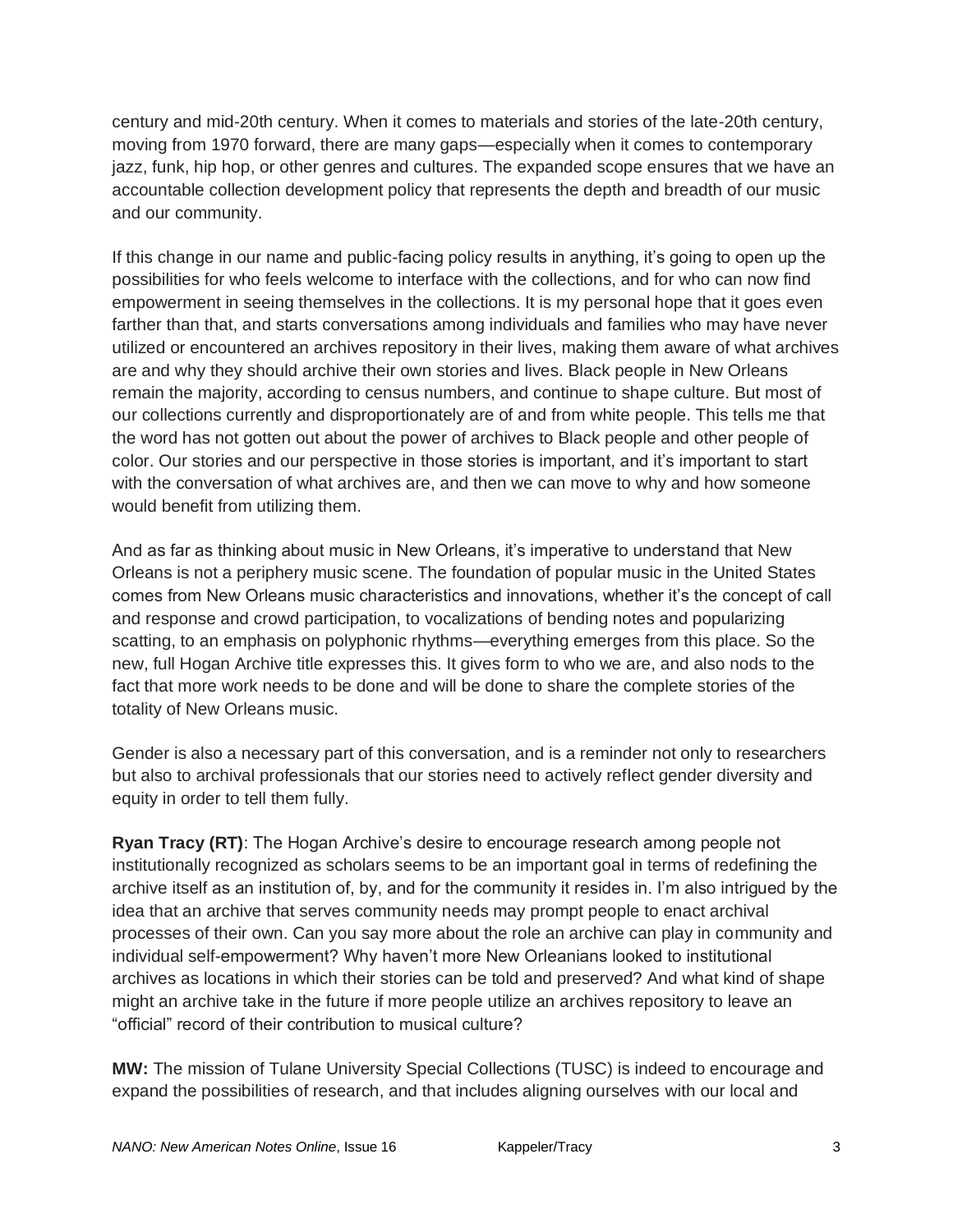regional community in addition to that of our institution. I'd also like to add that the Hogan Archive is a unit of Tulane University Special Collections (TUSC), which also includes the units of the Louisiana Research Collection, University Archives, Rare Books, and the Southeastern Architectural Archives. We are unified in our efforts toward responsible stewardship, facilitating access to materials, and documenting and celebrating our community.

One of the most powerful functions of archives, to me, is to reflect community and who we are. We have to archive our stories in order to have our communities reflected. Everyone is a part of this work, not simply archival professionals or librarians. It is empowering to know that everyone's story plays an important role in the record of history, if it's kept. Archiving our own stories is a personal responsibility not only to ourselves, but to future generations.

I can also speak to why more New Orleanians, or anyone in general, who aren't familiar with institutional archives in particular are less likely to utilize them. Personally, I didn't know what the purpose of an institutional archive was when I was growing up. I didn't learn what more traditional archives were until I began doing my own independent research on various projects. And even then, it wasn't scholarly research, so I felt that my searches would not be welcome in university archives. There is also a trust barrier that has to be addressed because people are simply not going to freely engage with an institution or university unless they feel like they're a part of it. I'm here to say that everyone is a part of it. Archives are for the community—to me. I'd like to help break down walls around the concept of "archives." I'd like to share with people that our collections are rich for anyone doing research of any type, not solely academic. But research does not and should not have to be the end goal for many people. Archives are wonderful resources for family and geneaological research, and for my personal favorite activity, lifelong learning. I also would love for more of us to really want to see ourselves in archives, and to know that our stories—on any topic—are important and will continue to be centuries down the line. The more people who contribute to leaving their legacy by archiving their stories, their histories, and their lives ensures that gaps in those stories and histories don't remain empty. Telling a complete story of our history is dependent on complete community representation and participation in archives. How that works is one of the things I'm most excited about discussing with people every day, not only when I'm at the Archive, but also when I'm not in the office and just on the street talking to strangers and meeting someone new who's never heard of the Hogan Archive or any special collections repository.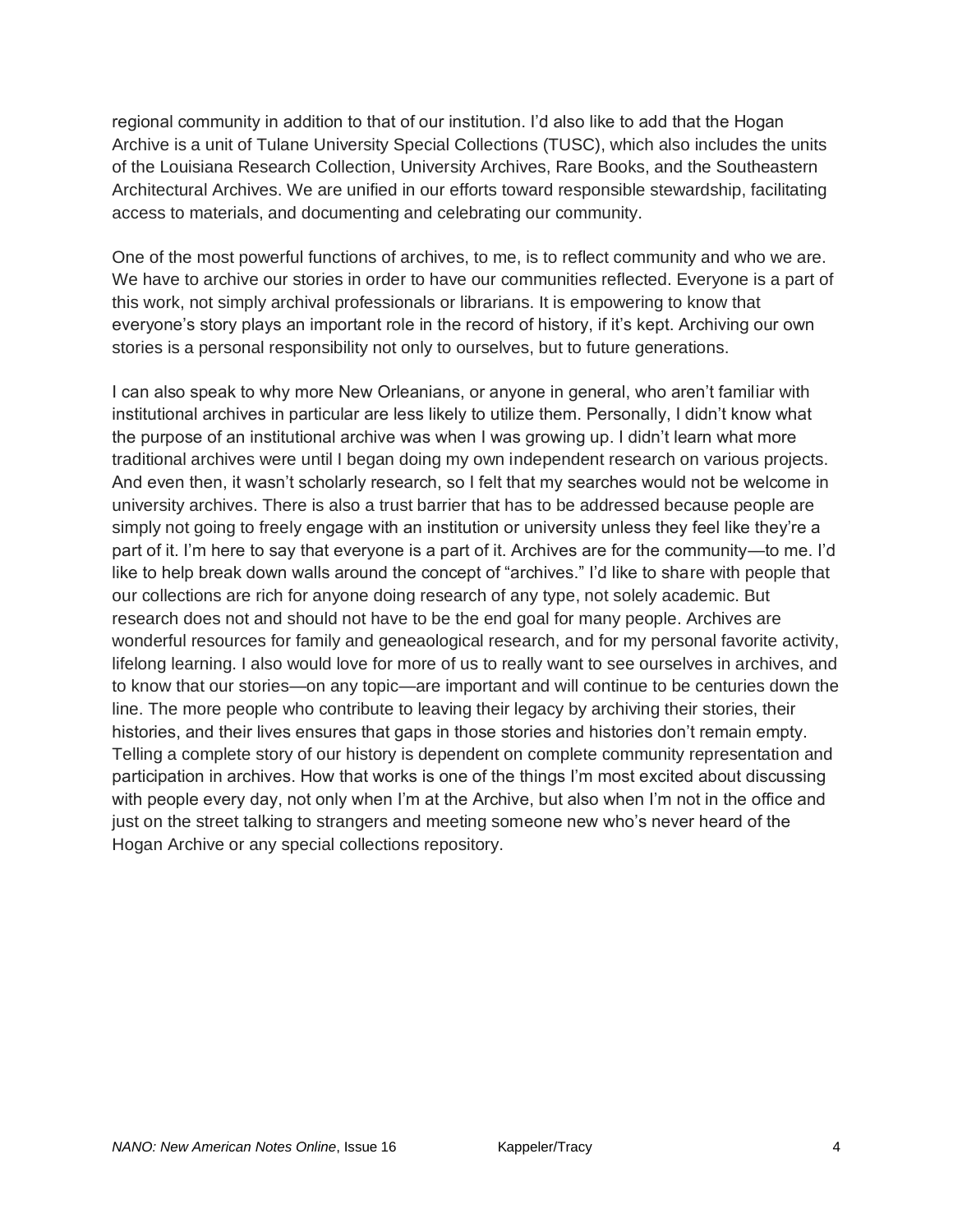

People dancing in the street in the Treme, Ralston Crawford Collection of Jazz Photography, Box 8 #24, Tulane University Special Collections, Tulane University, New Orleans, LA. [https://digitallibrary.tulane.edu/islandora/object/tulane%3A21955.](https://digitallibrary.tulane.edu/islandora/object/tulane%3A21955) [high-res scan requested 1/19/2022]

**EK:** New Orleans music scenes tend to come in and out of the spotlight—I'm thinking of Beyoncé's "Formation" as a relatively recent example of high-profile attention to specific New Orleans musical cultures. What do you think are some of the lesser-known innovations or currents or trends in New Orleans music scenes now? How have communities that are connected through live music and communal events coping and adapting to our current pandemic reality?

**MW:** New Orleans is quite unique from other cities, especially related to culture, in that we cherish tradition. This provides a strong continuum of our music culture. Musicians who are native New Orleanians often talk about elder musicians who taught them when they were younger, giving informal lessons or sharing wisdom. That's not something you hear about as much in some other music communities. So tradition is strong here, but young people are always going to create and innovate. So you do still have a thriving music culture with artists of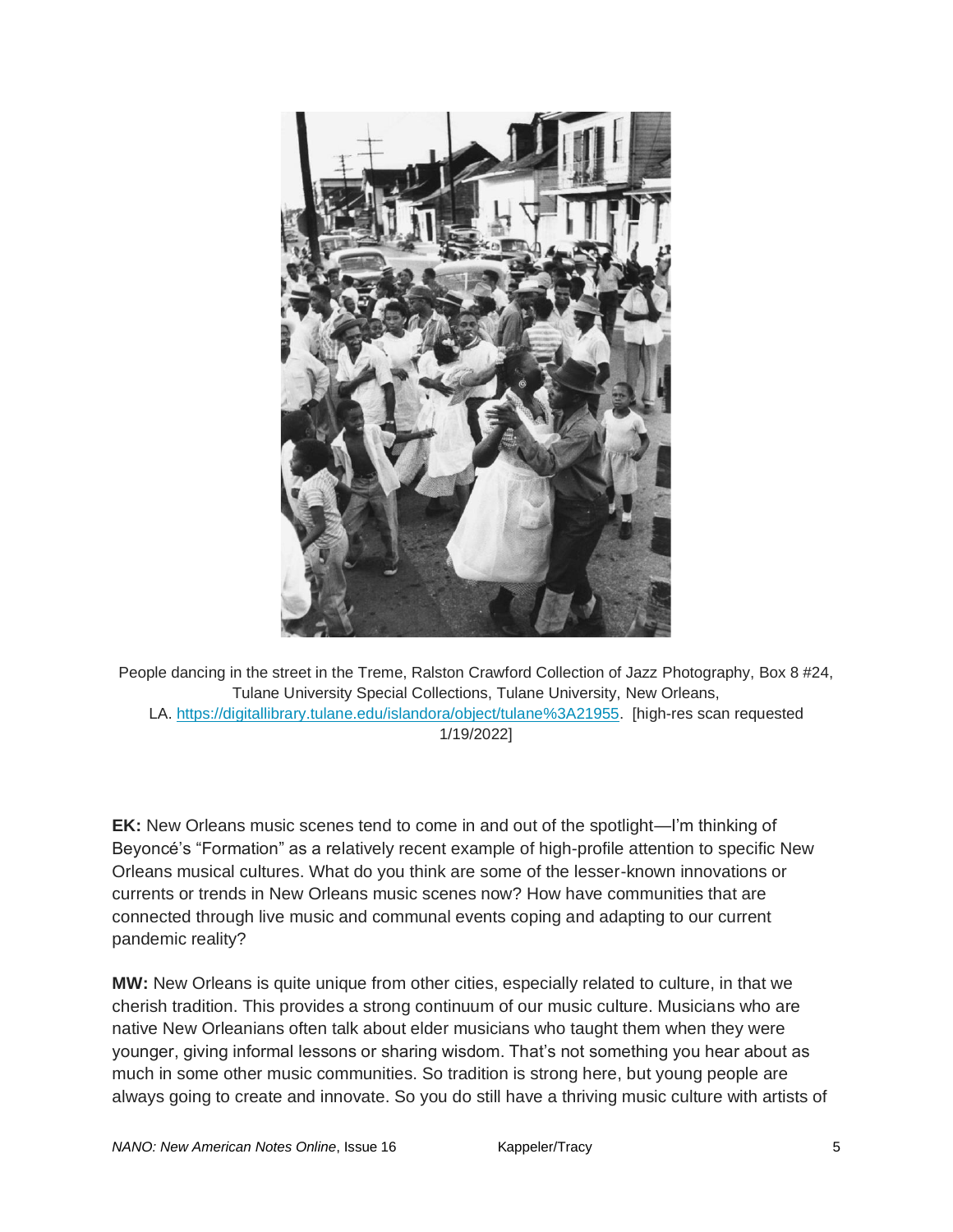all ages playing traditional New Orleans jazz, or contemporary jazz, or brass band styles both traditional and contemporary, or funk with a nod to what The Meters were doing in the late-1960s and 1970s, for instance. Newer innovations can be inspired by what's happening outside of New Orleans, things that we hear in broadcast media or social media or in travels. It shows that we're not insular or above influence. Trends are always going to skew to what young people are doing, but our New Orleans traditions are the throughline. My favorite recent examples include some of the younger Mardi Gras Indians or Black Masking Indians whose lyrics speak to contemporary issues happening in the community. Flagboy Giz of the Wild Tchoupitoulas tribe released an online video for his song "Gentri Fire in the City," with powerful lyrics like, "They gentrifying in New Orleans, gentrify and make the locals leave, gentrifyin' where you call home, gentrify 'til all the Black people gone." That's from his album, which is available digitally, titled *Flagboy of the Nation.* The 79rs Gang, featuring Big Chiefs Romeo Bougere and Jermaine Bossier, is also doing similar work and incorporating elements of modern hip hop and electronic sounds with traditional New Orleans brass band instruments underneath powerful lyrics. For instance, their 2020 album *Expect the Unexpected* has songs about Hurricane Katrina and even one called "Culture Vulture," which calls out photographers and researchers who document Mardi Gras Indian culture but don't give back to their community.

As far as how New Orleans' music community is dealing with the pandemic, as things open up, everyone can finally see a light at the end of the tunnel—and that's both a creative light and a financial light. The nature of so much of New Orleans music culture, both traditional and nontraditional, comes out of gathering and community, though. You can't get that same energy and feel on an Internet livestream. It will take slow steps. For instance, small gatherings are now allowed during the current phase we're in [summer 2021], but dancing is not. New Orleans music *is* dance music. But safety comes first. My hope is that musicians and members of the cultural community are included in every conversation regarding reopening our places and spaces of gathering and music making. Without their input and involvement, we may as well be speaking about another city.

**RT:** Speaking of genres…"New Orleans music *is* dance music" merges two modes of cultural expression that are often kept separate in Western epistemologies of the arts. I wonder if you could talk more about the location of dance in the Hogan Archive. Where is it most present or represented? What kinds of archival practices preserve the choreographies of musical culture, whether it be through informal gatherings, spontaneous dance breaks, the flows of life that musical performances organize in public and private spaces, or conventionally staged performances on the street or in theaters?

**MW:** The most noticeable evidence of dance shows up in photographic form—in our digitized photo collections such as the Ralston Crawford Collection of Jazz Photography and the Hogan Archive Photography Collection. There are countless images of dancing throughout the decades whether at second line parades and jazz funerals, concerts, Carnival balls, or other gatherings as wide ranging as picnics and church services. Dance is also represented in several other collections outside of the photography collections. It's literally everywhere because dance so closely intersects with New Orleans culture and history, going back to accounts of ring shouts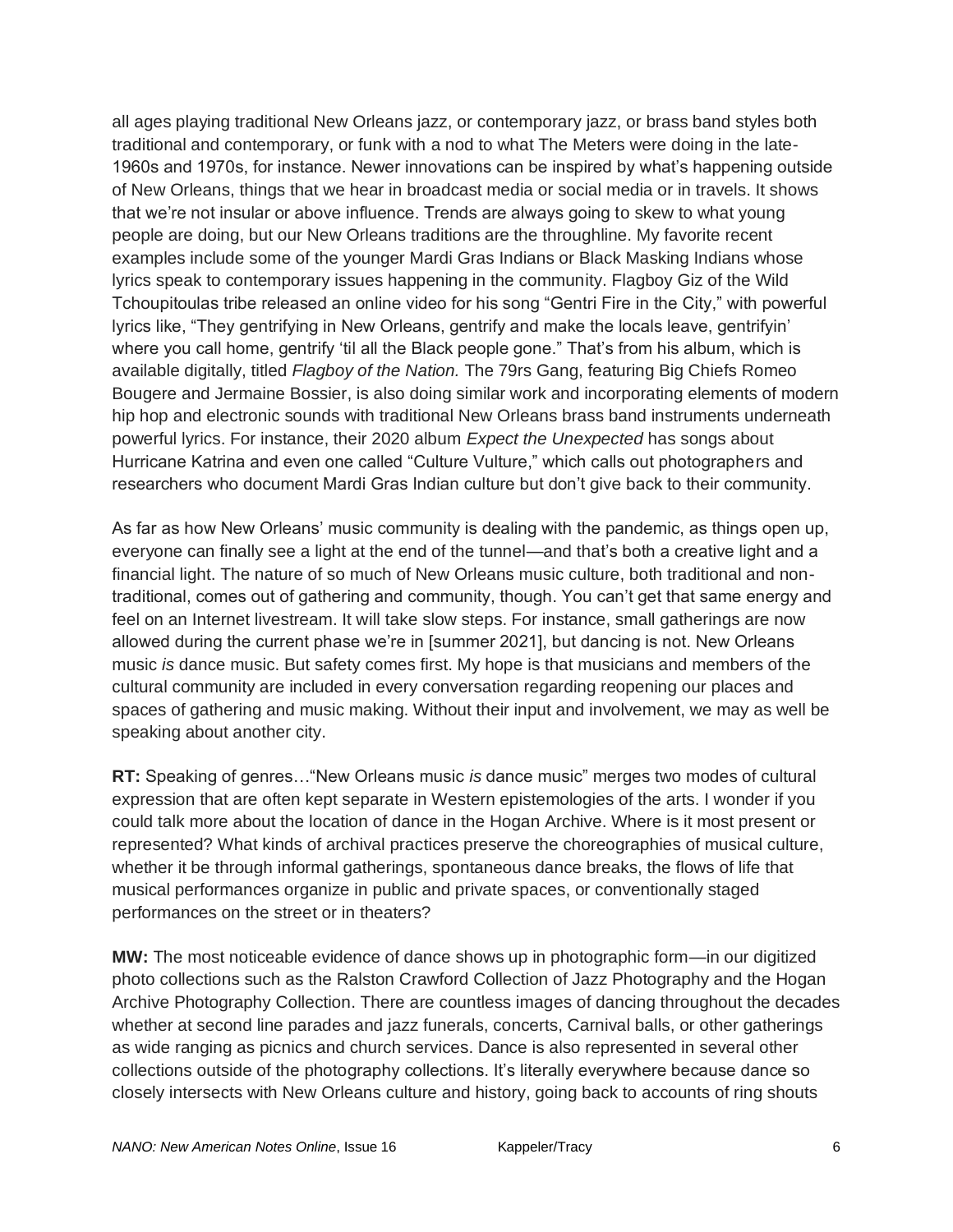and Bamboula dances of Black people during the period of enslavement in America. While dance is most obvious in our photographic collections, it shows up in manuscripts and research files. It's present in the ephemera and flyers of dance recitals and invitations. It's naturally represented in the sheet music for various dances, from the Black Bottom to the Cake Walk to various 19th century quadrilles and waltzes. We even have materials related to noteworthy Black choreographer Katherine Dunham's work with the Original Dixieland Jazz Band. And dance, like any subject, is archived simply via a person's decision to document a moment. It is that simple and powerful. Because someone personally archived and then shared their materials, we now have an archival record of this history.



A dancer on stage at the Tijuana Club, Ralston Crawford Collection of Jazz Photography, Box 3 #53, Tulane University Special Collections, Tulane University, New Orleans, LA. [https://digitallibrary.tulane.edu/islandora/object/tulane%3A21488.](https://digitallibrary.tulane.edu/islandora/object/tulane%3A21488) [hi-res scan requested 1/19/2022]

**EK:** Are there any holdings in the Hogan you want to highlight? Clips we might be able to feature on the website?

**MW:** I love to share information about the Ralston Crawford Collection of Jazz Photography because it's a well-organized digital collection, and anyone can access it from wherever they may be around the world. The collection features over 700 images of New Orleans music, culture, and life, shot between 1947 and 1960 by photographer Ralston Crawford. It's one of our most requested collections for use.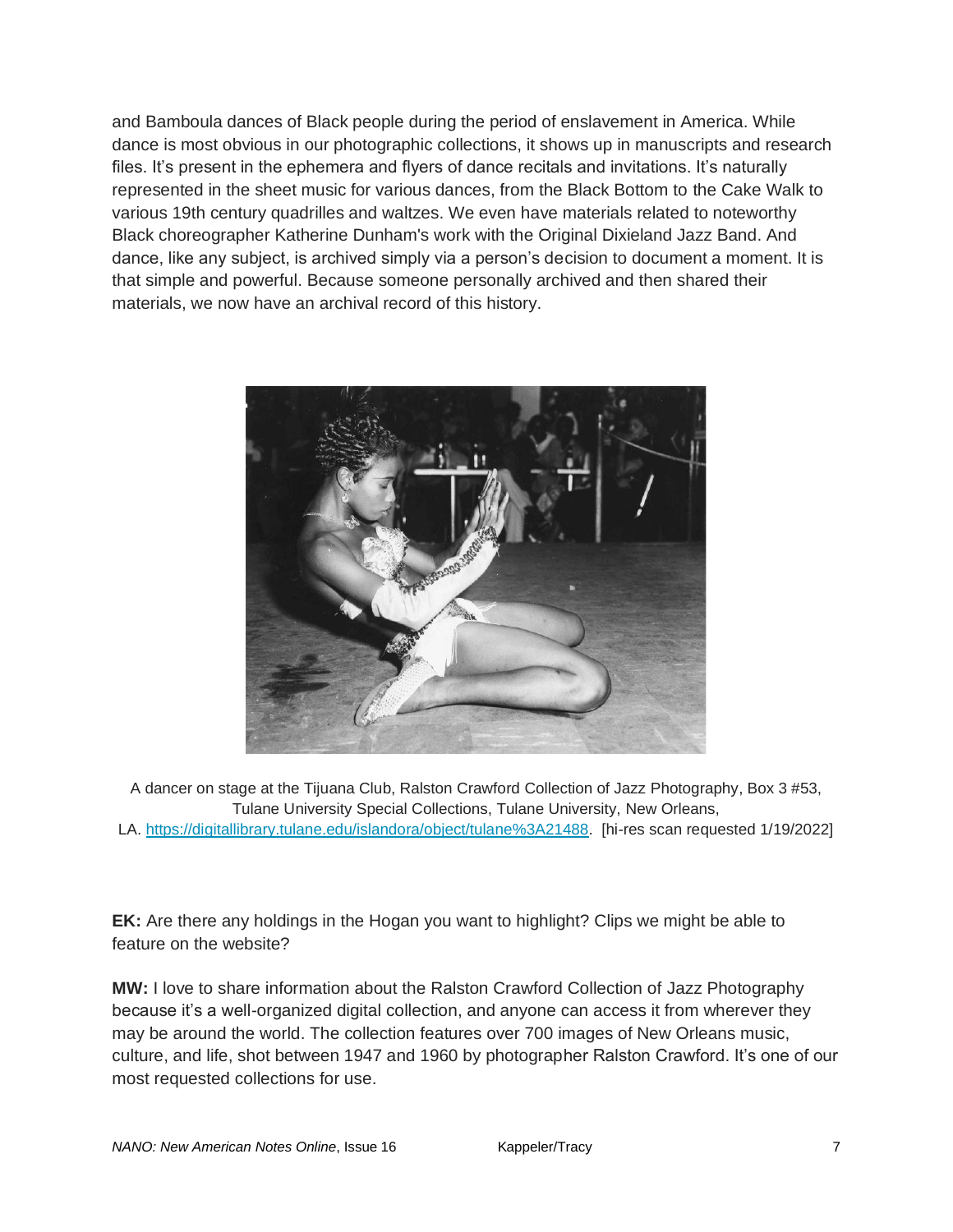**EK:** The Ralston Crawford Collection of Jazz Photography is wonderful; thank you so much for highlighting it! Since our issue is focused on gender and genre in pop music, Ryan and I were especially drawn to the images of dancers and drag performers at The Dew Drop Inn and The Tijuana Club. The Dew Drop is of course central to so many local and national stories, from the story of rock and R&B to the story of Black entrepreneurship in New Orleans to the story of the fight against segregation. The pictures in the Crawford collection help to drive home the way that queer individuals and cultures are at the heart of all of these stories in ways that aren't always acknowledged. Could you talk a bit about how queer history is or isn't registered in the archive, and how folks looking for queer histories within New Orleans music history might go about finding material? I'm thinking especially of some of the difficulties of translating terminology across different time periods; the photos at the Dew Drop are labeled as photos of "female impersonators" rather than as drag performers, which might make these photos difficult to find if one is using contemporary search terms. I'm also wondering about the importance of keeping LGTBQ+ figures and stories centered now, as the Dew Drop is being slated for renovation and revival in the coming year. How might some of the materials housed at the Hogan help to keep the intersections of gender, sexuality, music, and dance visible and accessible to different audiences?



Female impersonators dance contest with Patsy Vidalia (front); Bobby Marchan, M.C.; [Joe Jones ?], piano, at 2836 LaSalle Street, New Orleans, Ralston Crawford Collection of Jazz Photography, Box 3 #19, Tulane University Special Collections, Tulane University, New Orleans, LA. [https://digitallibrary.tulane.edu/islandora/object/tulane%3A21695.](https://digitallibrary.tulane.edu/islandora/object/tulane%3A21695) [hi-res scan requested 1/19/2022]